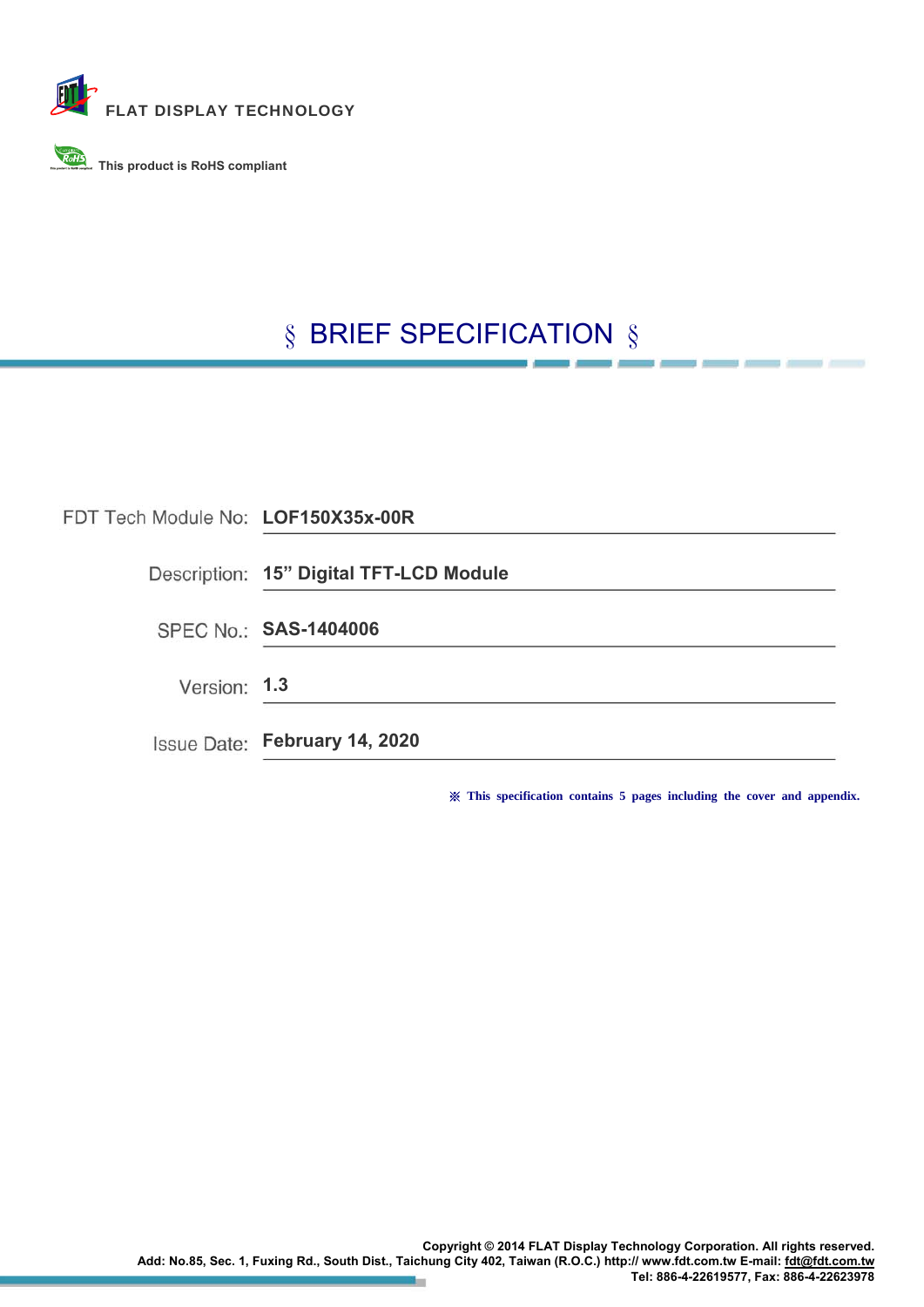### **LOF150X35x-00R** 2020 02 14 V1.3





#### **Features**

- **■ 15" (1024x768) Digital TFT LCD**
- **■ Aspect Ratio: 4:3**
- **■ Input Signal VGA / DVI-D/ HDMI 1.3a**
- **■ Maximum Support Resolution 1920x1080**
- **■ Stereo Audio Amplifier, Output 2W@4**Ω **Speaker**
- **■ Audio Line-In**
- 5 Wires Resistive Touch Panel
- **■ 5 Key Buttons Control**
- **■ 8 Language OSD Menu**
- **■ LED Backlight**
- **■ Single Operation Voltage +12V**

## **Applications**

- **Industrial**
- **■ Medical Environment**
- **■ Instrument Display**
- **■ Kiosk**
- **■ Security**
- **■ Signage**
- **■ Office Electronics**
- **■ Home Application**
- **■ Educate Application**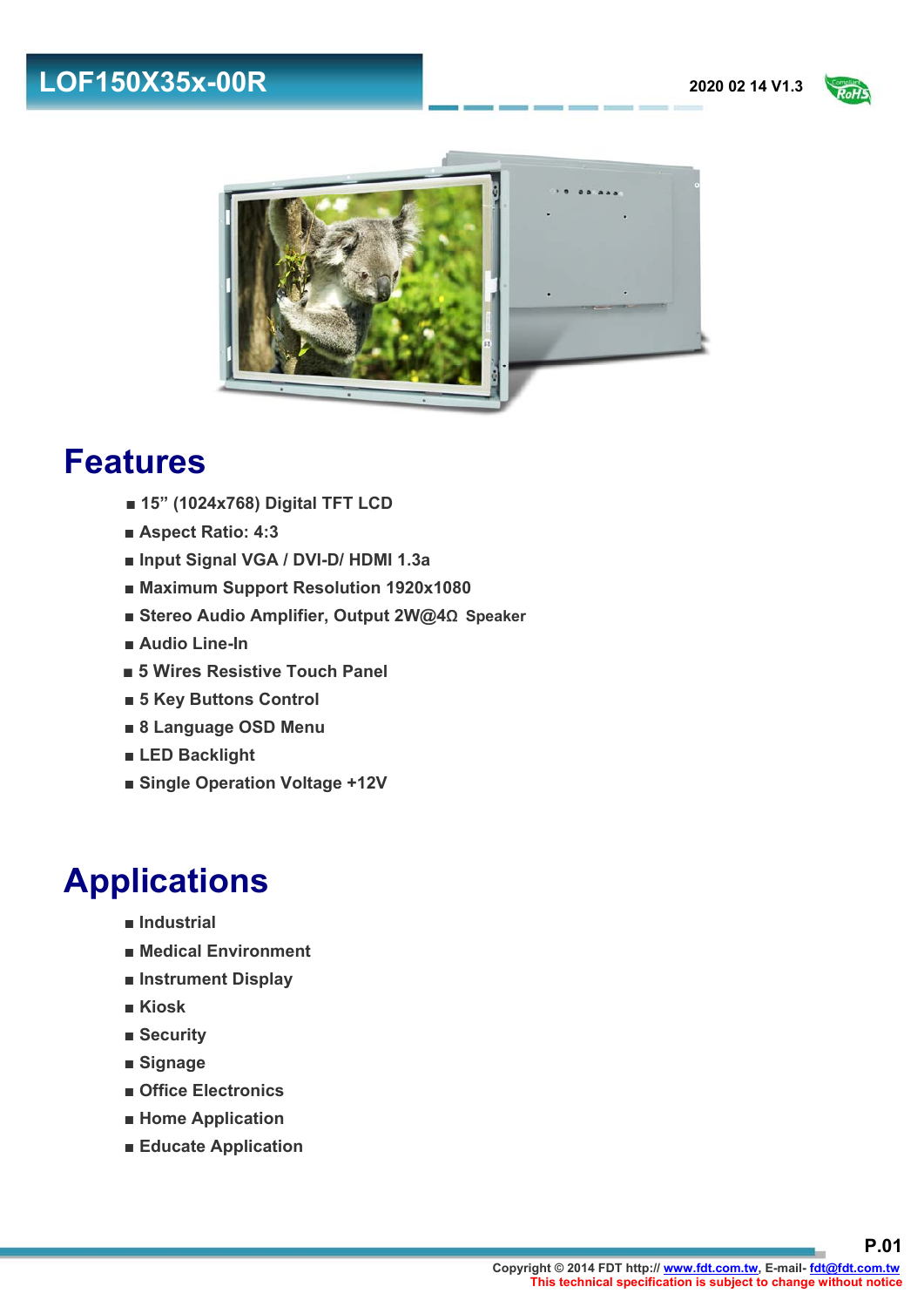#### **LOF150X35x-00R** 2020 02 14 V1.3



## **Specifications**

| <b>LCD</b>                        |                                   | <b>Input Signal</b>          |           |                          |        |
|-----------------------------------|-----------------------------------|------------------------------|-----------|--------------------------|--------|
| <b>Panel Size</b>                 | 15"                               | <b>VGA</b>                   |           | D-Sub15                  |        |
| <b>Resolution (Pixels)</b>        | 1024x768                          | <b>DVI</b>                   |           | DVI-D                    |        |
| Color                             | 16.7M                             | <b>HDMI</b>                  |           | 1.3a                     |        |
| <b>Luminance without RTP</b>      | 400 $cd/m^2$                      | <b>Audio</b>                 |           |                          |        |
| Luminance (RTP)                   | 320 cd/m <sup>2</sup>             | <b>Amplifier</b>             |           | 1W@8Ω / 2W@4             |        |
| <b>Contrast Ratio</b>             | 700                               | Line-In                      |           | Stereo Input Phone Jac   |        |
| <b>Viewing Angle</b>              | 80(L) / 80(R) / 70(T) / 70(B)     | <b>Controls</b>              |           |                          |        |
| <b>LED Life Time</b>              | 50K (Min)                         | Key                          |           | 5 Buttons                |        |
| <b>Power Requirement</b>          |                                   | <b>Serial Remote Control</b> |           | RS232 (Option)           |        |
| Power Input (DC Jack 2.1 $\phi$ ) | $+12$ V <sub>DC</sub>             | <b>Mechanical</b>            |           |                          |        |
| PowerConsumption@+12V             | 11.4 Watts (@Without Amplifier)   | <b>Mounting Type</b>         |           | Panel / VESA 100 x 100   |        |
| <b>Touch Screen</b>               |                                   | <b>Environment</b>           |           |                          |        |
| <b>Resistive Type</b>             | USB / RS232 Interface             |                              |           | <b>Without RTP</b>       |        |
| <b>Resistive Type Support OS</b>  | Windows / Linux / DOS / Mac / QNX | <b>Temperature Range</b>     | Operating | $-20 \sim +70^{\circ}$ C | $-10$  |
|                                   |                                   |                              | Storage   | $-30 \approx +70$ °C     | −ุ่ ?∩ |

| <b>LCD</b>                        |                                   | <b>Input Signal</b>                                                       |                |                                    |                          |
|-----------------------------------|-----------------------------------|---------------------------------------------------------------------------|----------------|------------------------------------|--------------------------|
| <b>Panel Size</b>                 | 15"                               | <b>VGA</b>                                                                |                | D-Sub15                            |                          |
| <b>Resolution (Pixels)</b>        | 1024x768                          | <b>DVI</b>                                                                |                | DVI-D                              |                          |
| Color                             | 16.7M                             | <b>HDMI</b>                                                               |                | 1.3a                               |                          |
| <b>Luminance without RTP</b>      | 400 cd/ $m^2$                     | <b>Audio</b>                                                              |                |                                    |                          |
| Luminance (RTP)                   | 320 $cd/m^2$                      | Amplifier                                                                 |                | $1W@8\Omega$ / $2W@4\Omega$        |                          |
| <b>Contrast Ratio</b>             | 700                               | Line-In                                                                   |                | Stereo Input Phone Jack $\phi$ 3.5 |                          |
| <b>Viewing Angle</b>              | 80(L) / 80(R) / 70(T) / 70(B)     | <b>Controls</b>                                                           |                |                                    |                          |
| <b>LED Life Time</b>              | <b>50K (Min)</b>                  | Key                                                                       |                | 5 Buttons                          |                          |
| <b>Power Requirement</b>          |                                   | <b>Serial Remote Control</b>                                              |                | RS232 (Option)                     |                          |
| Power Input (DC Jack 2.1 $\phi$ ) | $+12$ V <sub>DC</sub>             | <b>Mechanical</b>                                                         |                |                                    |                          |
| PowerConsumption@+12V             | 11.4 Watts (@Without Amplifier)   | <b>Mounting Type</b>                                                      |                | Panel / VESA 100 x 100 Mount       |                          |
| <b>Touch Screen</b>               |                                   | <b>Environment</b>                                                        |                |                                    |                          |
| <b>Resistive Type</b>             | USB / RS232 Interface             |                                                                           |                | <b>Without RTP</b>                 | 5W RTP                   |
| <b>Resistive Type Support OS</b>  | Windows / Linux / DOS / Mac / QNX | Temperature Range                                                         | Operating      | $-20 - +70^{\circ}$                | $-10 \sim +70^{\circ}$ C |
|                                   |                                   |                                                                           | <b>Storage</b> | $-30 \sim +70^{\circ}$ C           | $-30 \sim +70^{\circ}$ C |
|                                   |                                   | <b>High Temperature &amp;</b><br><b>High Humidity</b><br>(Non-condensing) | Operating      | +40℃ / 85%                         | +40℃ / 85%               |

## **Order Information**

| <b>Item</b>                   | LOF150X350-00R  | LOF150X35U-00R      | LOF150X35R-00R      |
|-------------------------------|-----------------|---------------------|---------------------|
| <b>VGA</b>                    | ◎               | ⊚                   | 0                   |
| <b>DVI</b>                    | $\circledcirc$  | ◎                   | 0                   |
| <b>HDMI</b>                   | $\circledcirc$  | ⊚                   | 0                   |
| <b>Touch Panel Type</b>       |                 | <b>5W Resistive</b> | <b>5W Resistive</b> |
| <b>Touch Screen Interface</b> |                 | <b>USB</b>          | <b>RS232</b>        |
| <b>Audio Amplifier</b>        | $\circledcirc$  | ◎                   | $\circledcirc$      |
| <b>Audio Line-In</b>          | $\circledcirc$  | $\circledcirc$      | ⊚                   |
| 5 Keys                        | $\circledcirc$  | $\circledcirc$      | ⊙                   |
| <b>Condition</b>              | <b>Standard</b> | <b>Standard</b>     | Non-standard        |

| <b>Item</b>                 | <b>Condition</b> |
|-----------------------------|------------------|
| <b>Ear Phone</b>            |                  |
| <b>RS232 Remote Control</b> | Customized       |
| <b>Light Sensor</b>         |                  |

**Note: Special order condition will apply to non-standard items and pls contact salespersons in FDT.**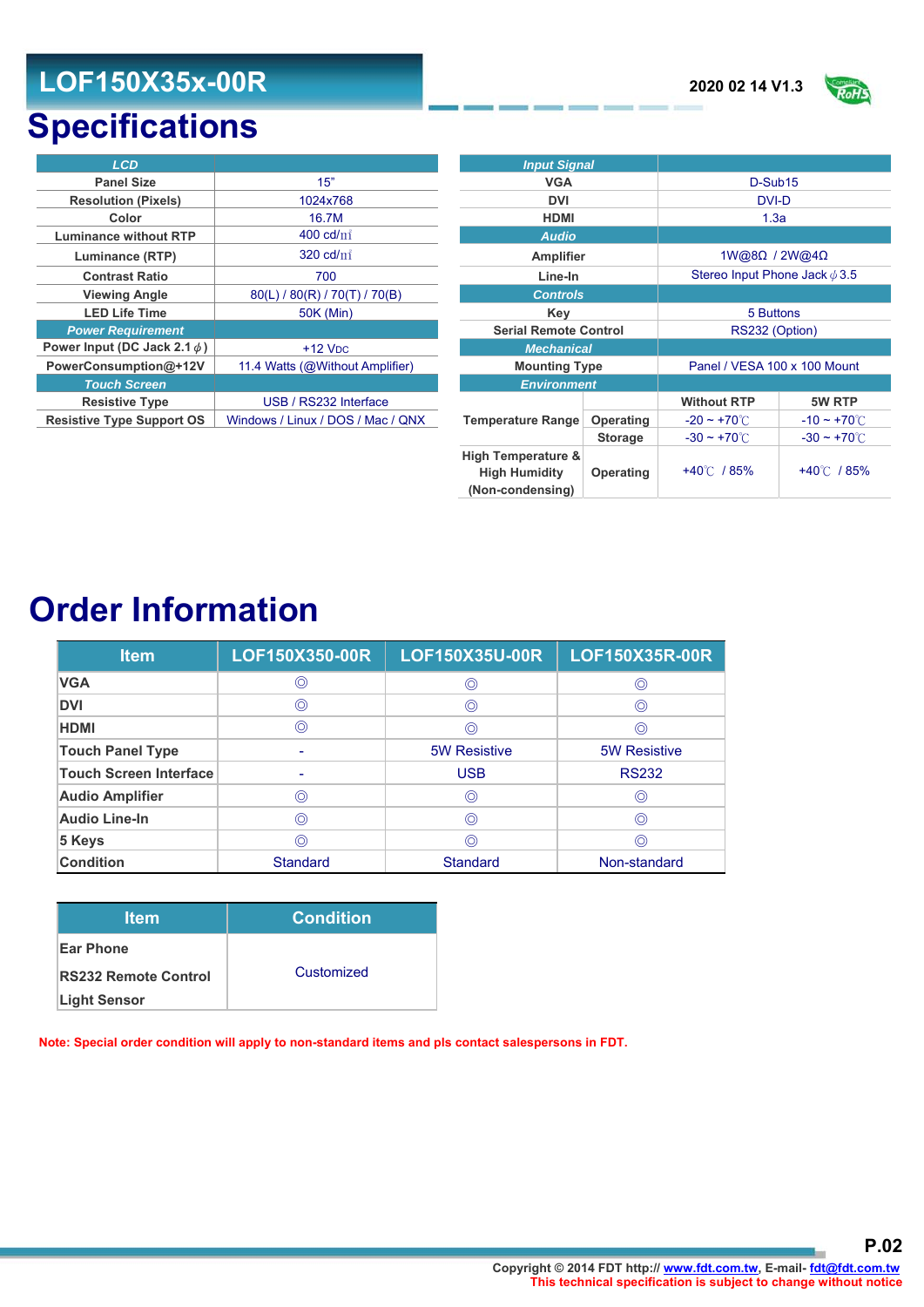**P.03 Copyright © 2014 FDT http:// www.fdt.com.tw, E-mail- fdt@fdt.com.tw This technical specification is subject to change without notice**

# **Dimension**